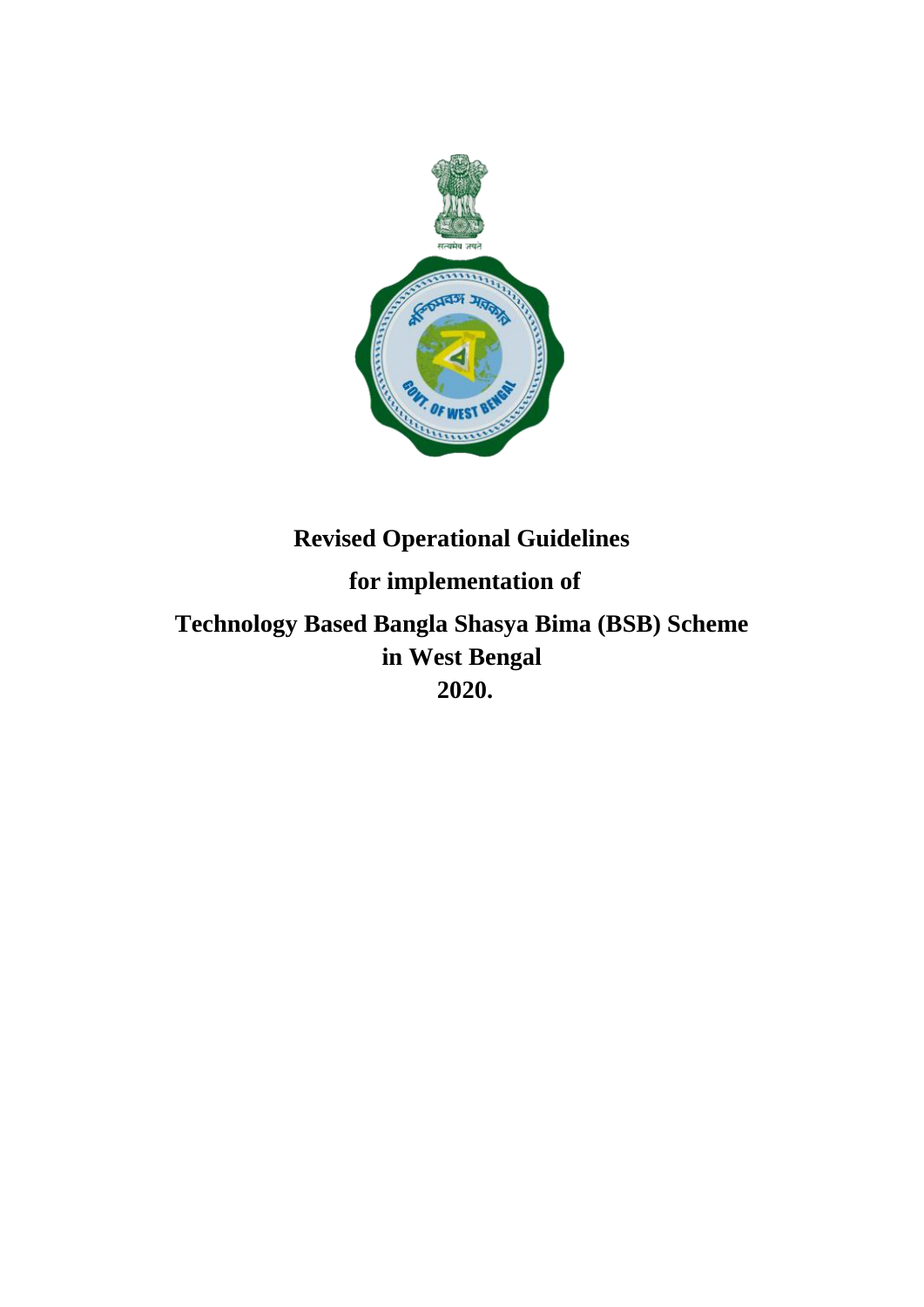# **:CONTENTS:**

| Sl. No.        | <b>Topic</b>                                   | Page No.       |
|----------------|------------------------------------------------|----------------|
| $\mathbf{1}$   | Background                                     | $\overline{2}$ |
| $\overline{2}$ | Objective of the Scheme                        | 3              |
| 3              | Coverage of farmers                            | 3              |
| $\overline{4}$ | Preconditions for implementation of the Scheme | $\overline{4}$ |
| 5              | Coverage of Risks and Exclusions               | 5              |
| 6              | Notification                                   | 6              |
| 7              | Premium Rates & Premium Subsidy                | 8              |
| 8              | <b>Publicity and Awareness</b>                 | 9              |
| 9              | Crop Insurance Portal and Data Entry           | 10             |
| 10             | Monitoring $&$ Supervision                     | 10             |
| 11             | <b>Claim Assessment</b>                        | 12             |
| 12             | Roles and Responsibilities of Stakeholders     | 14             |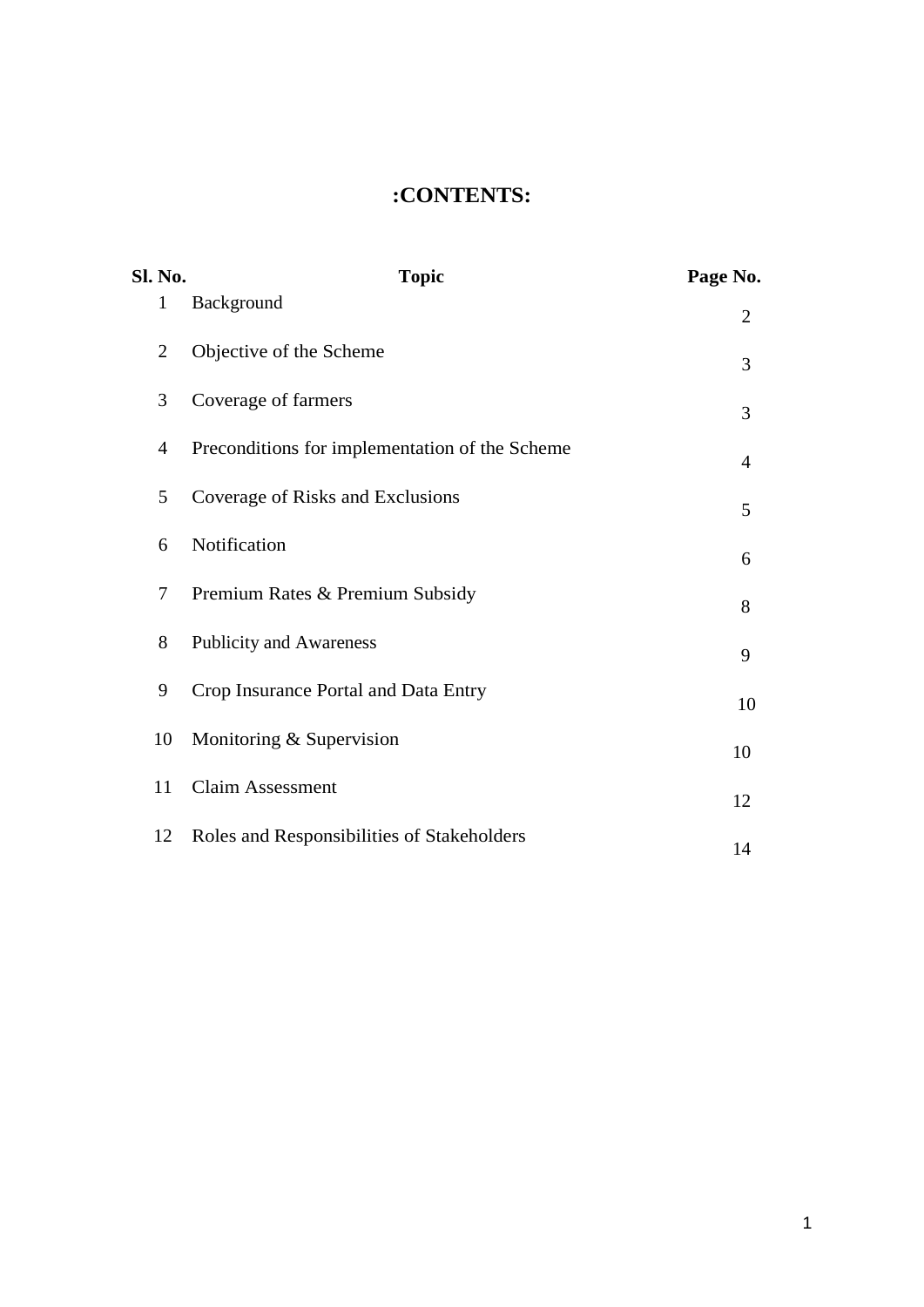#### **Background:**

West Bengal is principally an agrarian state having about 72 lakh farm families, most of whom belong to the small and marginal category. The cultivable area of the State is about 56 lakh hectares (LHa) out of which 52 LHa is under cultivation.The State Govt. is committed to the cause of the farmers" welfare and has been delivering crop insurance services to all categories of farmers, practically free of cost since 2011- 2012 Rabi Season, as a part of farmers' welfare measures.

During Kharif 2019 season, the Govt. of West Bengal launched the **Bangla Shasya Bima (BSB) Scheme**, the flagship Crop Insurance Scheme of the State, with an endeavour to alleviate the administrative and coverage limitations faced during implementation of hitherto Centrally Sponsored Crop Insurance schemes and to extend hassle free benefits of crop insurance to all farmers of the State. The Scheme was implemented during Kharif 2019 and Rabi 2019-20 seasons and there were considerable improvements in implementation of crop insurance which were noticeable in terms of flexibility in setting crop specific cut-off dates for enrolment of farmers, dedicated state crop insurance portal, substantial increase in the coverage of farmers and complete administrative control of the State towards effective and efficient implementation of the scheme.

However, a huge number of farmers had remained outside the purview of crop insurance. Moreover, assessment of claims based on Crop Cutting Experiments (CCEs) entailed delay in assessment and settlement of claims. This had necessitated technological interventions in the extant BSB scheme, by the way of application of remote sensing techniques and use of meteorological data, supplemented by field level observations. Hence, a **technology based** version of **Bangla ShasyaBima Scheme** was conceptualized to overcome the aforementioned shortcomings and was implemented during Kharif 2020, with Agriculture Insurance Company of India as the Implementing Agency. **The scheme leverages on satellite data, weather data and field level data generated by ground-truthing exercises and is expected to lead to a faster and more objective assessment and settlement of crop insurance claims.** In addition, the scheme has facilitated expansion in coverage of farmers to a large extent.

It has thus been decided to implement Technology Based Bangla Shasya Bima scheme in all districts of West Bengal for both Kharif and Rabi seasons. The necessary changes in the existing Operational Guidelines of BSB scheme are mentioned in the paragraphs below.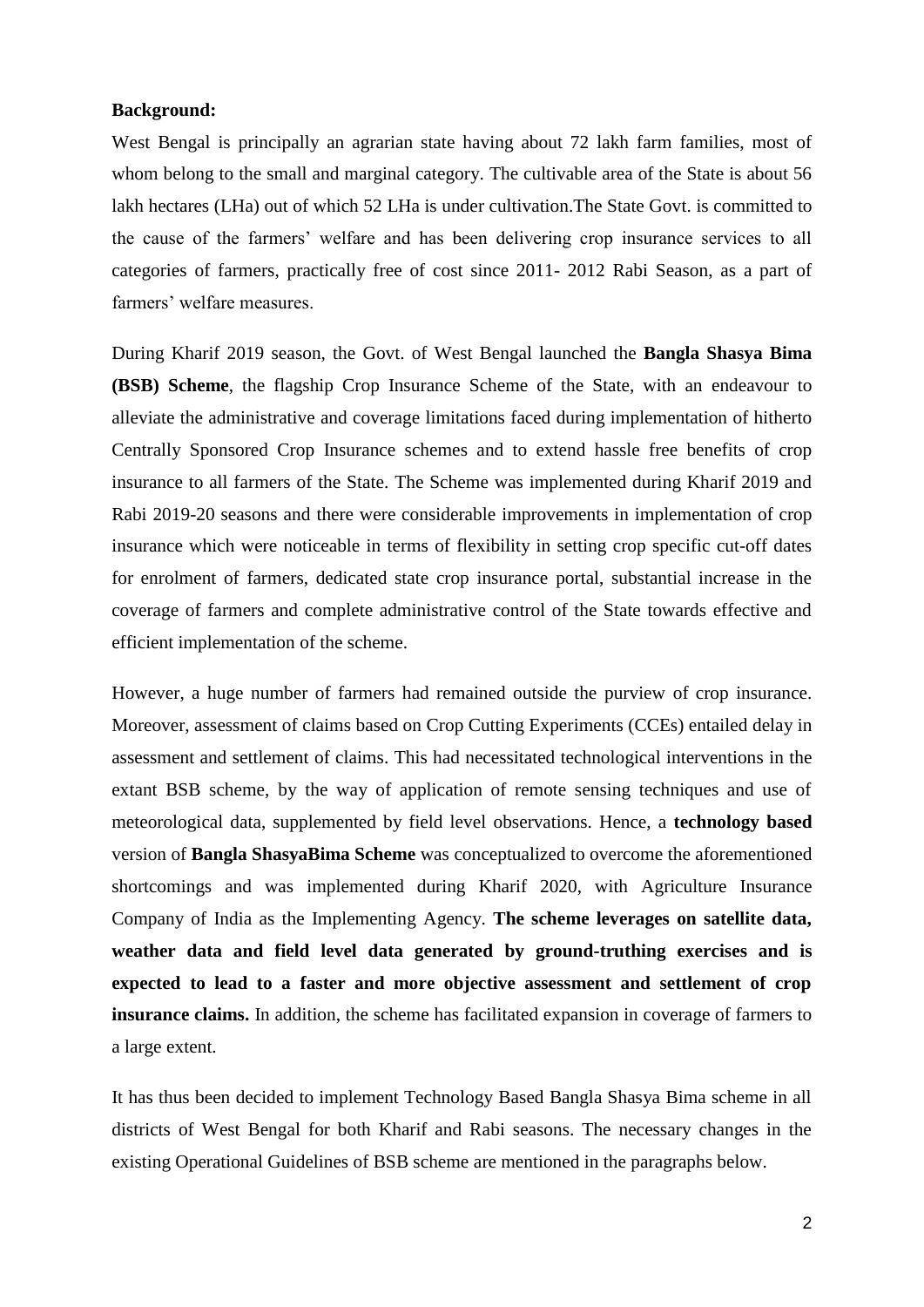# **2. Objective of the Scheme:**

The technology based **Bangla Shasya Bima** Scheme aims at supporting sustainable production in agriculture sector of the State of West Bengal by way of:

- a)Providing financial support to farmers suffering from crop loss/damage arising out of unforeseen events by fully subsidizing the insurance premium.
- b)Fast settlement of claims using remote sensing and weather data, supplemented by field data collection through objective and transparent ground-truthing process.
- c)Rationalization of the claims assessment procedure and actuarial pricing of the product.

# 3. **Coverage of farmers:**

- 3.1 All farmers including sharecroppers and tenant farmers growing the notified crops in the notified areas and having insurable interest are eligible for coverage. There will be no categorization of farmers as loanee or non-loanee farmers. The insurance coverage will be purely optional and available to all farmers who may like to insure their crops under BSB scheme.
- 3.2 The enrolment of farmers will be on individual basis and carried out by the implementing agency (IA) through their representatives. The enrolment can be done using BSB Mobile App developed by the State Govt or by using printed application forms.
- 3.3 All farmers covered under the scheme will be issued a "**Certificate of Insurance"** by the IA and the same will be reckoned as a proof of crop insurance and may be produced by the farmers to the Banks/ PACS, if required, for the purpose of sanction of crop loan.
- 3.4 The farmers will have to produce documentary evidence regarding their insurable interest for insurance in cultivated land (e.g. ownership/ tenancy/ cultivation rights) and crop proposed for insurance. The applicant farmer will have to furnish the following documents/ details:
	- i. Name of notified Block/GP, Village and Mouza & JL No., Plot No. and crop wise cultivated **area (in acre)**.
	- ii. **KYC documents** copy of current Voter ID Card (EPIC).
	- iii. **Bank Details:** Bank details of NEFT enabled bank account with a copy of pass book / Cancelled Cheque.
	- iv. For land owner: Copy of Khatian / Parcha / Patta / Deed.
	- v. **For Non-Owner** Cultivator: **Land Possession Certificate** for insurance coverage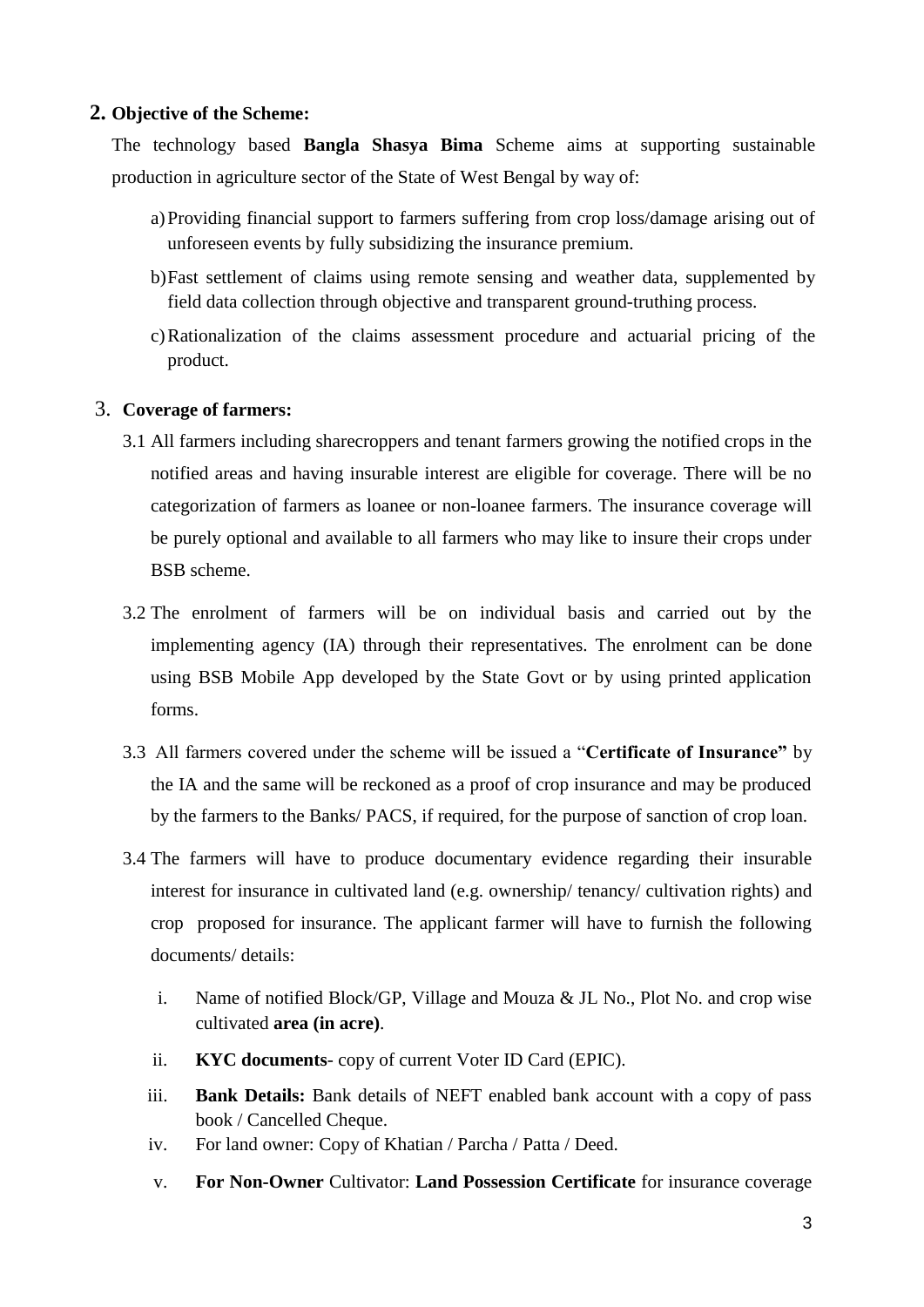of non-owner cultivators (share-croppers, tenant farmers, persons cultivating land recorded in the name of their relatives) may be issued by the concerned **Gram Panchayat** in the prescribed format (Format to be attached with the Notification). This document will be used only for crop insurance purpose for the notified season and not for any other purpose.

- vi. **Area Sown Certificate**, if required,(actually sown or for intended sowing) will be issued by the Assistant Director of Agriculture of the concerned Block or his representative or the Revenue Officer/ Revenue Inspector of L&LR Department. The area sown certificate can be given on line in BSB portal or off line in prescribed format.
- 3.5 The IA will reserve the right to repudiate any insurance proposal to avoid duplication of insurance against same piece of land.
- 3.6 Banks /PACS may not need to cover the farmers availing crop loan as there will not be any categorization of farmers as loanee or non-loanee. Enrolment of farmers are to be done by the implementing agency(IA). However, Banks/PACS can view the status of insurance coverage of the farmers availing crop loan in the BSB portal. For farmers not covered under BSB scheme the concerned Bank/PACS may prepare a list of farmers as per specified format (to be attached with Notification) and forward the same to the IA within the cut-off date for insurance coverage.

#### **4. Preconditions for implementation of the Scheme:**

- 4.1 A **State Level Committee** with **Chief Secretary as Chairman**, Addl. Chief Secretary of Agriculture Department as Convener, ACS/Principal Secretary/Secretary of Finance Department, Cooperation Department, Disaster Management Department and Agriculture Marketing Department, LRC, Adviser(Agri & Allied) to HCM, representatives from SLBC and NABARD will be formed. The Committee will decide the following:
	- (i) Guidelines of the scheme.
	- (ii) Budget for implementation of the scheme.
	- (iii) Notification of crops: Kharif/Rabi.
	- (iv) Fixation of unit for crop insurance (area based).
	- (v) Fixation of the indemnity level.
	- (vi) Seasonality discipline.
	- (vii) Coverage of risks and exclusions etc.
- 4.2 The State Level Coordination Committee for Crop Insurance (SLCCCI) which is overseeing the present Crop Insurance scheme will be authorized to oversee the implementation of BSB scheme. The composition of SLCCCI may be strengthened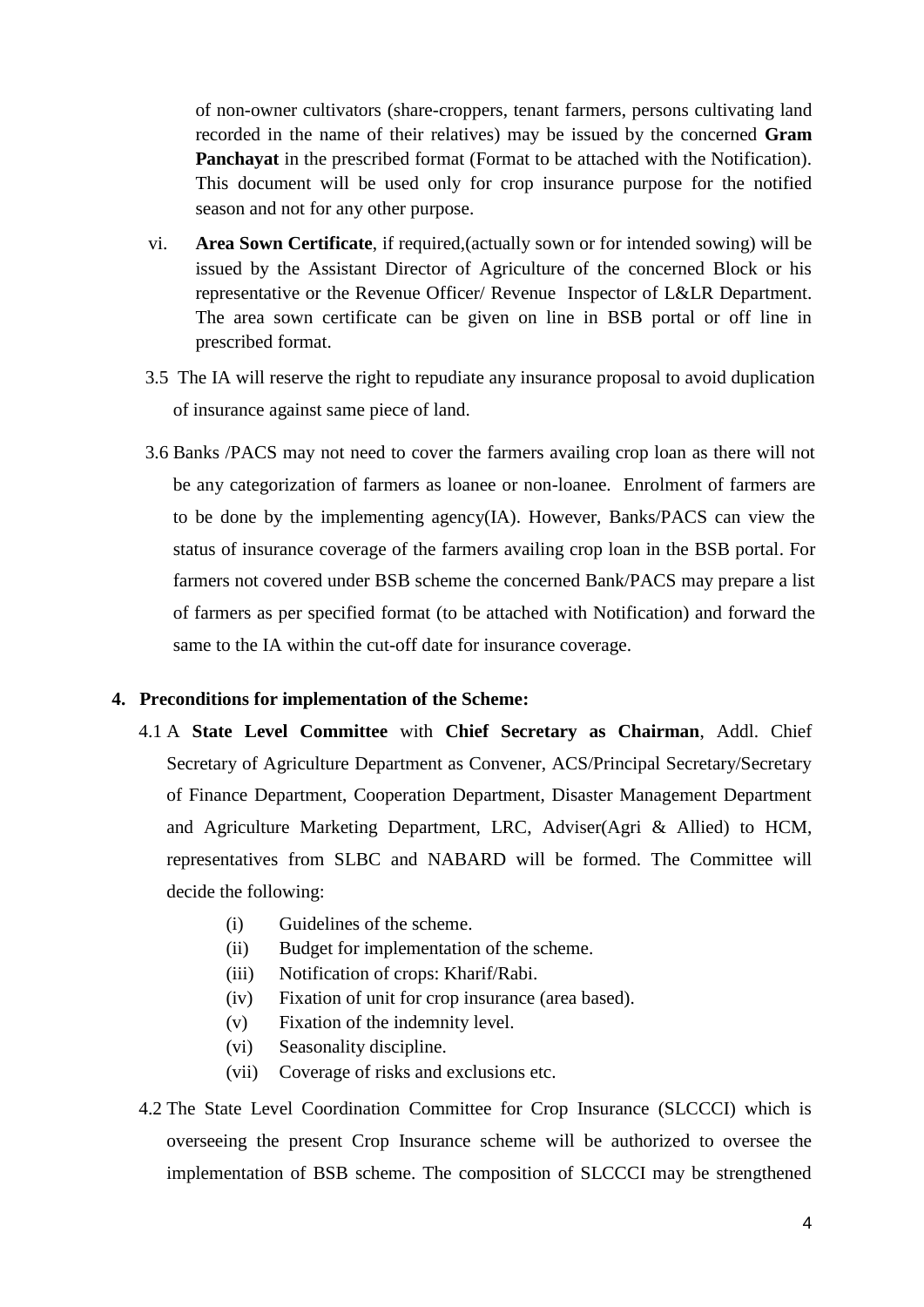suitably from time to time to give representation to all the concerned participants including farmers in the implementation of the scheme.

- 4.3 The State Government will issue Notification for implementation of the scheme before every season which will imply the following conditions as binding on the State:
	- a) State will make necessary budgetary provision in the budget, to release premium/premium subsidy based on fair estimates, at the beginning of the crop season;
	- b) State should facilitate strengthening of weather station network.
- 4.4 **Selection of Implementing Agency**: The scheme shall be implemented by Agriculture Insurance Company of India Ltd (AICIL), with technology support from National Remote Sensing Centre – ISRO or as may be decided by the State Government.

#### **5. Coverage of Risks and Exclusions**

#### **5.1 Prevented Sowing/ Failed Sowing:**

- a)In cases where majority of the insured farmers of a notified area, having intent to sow/plant and have incurred expenditure for the purpose, are prevented from sowing/planting the insured crop due to adverse weather conditions, shall be eligible for indemnity claims up to a maximum of 25% of the sum-insured.
- b)This risk will be covered only for Aman Paddy during Kharif season and for Boro Paddy & Potato during Rabi season.
- c)Cut-off date for declaration of Prevented Sowing/Failed Sowing would be as per the notification.
- d)Trigger for evaluation of Prevented Sowing/Failed Sowing for each insurance unit (IU) would be:
	- i. Weather based term sheets to identify excessive rainfall and drought like scenario.
	- ii. Intimation by Assistant Director of Agriculture of the concerned block.
- e) On trigger for evaluation, an in-depth remote sensing-based analysis for the IU would be done. The actual Crop Sown Area in the current year would be compared with the normal area sown as per past crop maps available from the satellite imagery for the IU.
- f) Notified IUs will be eligible for "Prevented Sowing/ Failed Sowing" pay-out of 25% of the Sum Insured only if more than 75% of the normal Crop Sown Area for notified crop remained unsown due to occurrence of any of the above perils in that IU.
- g)After payment of compensation, the insurance coverage for the season and crop for that IU will cease, and no more compensation will be payable during the season.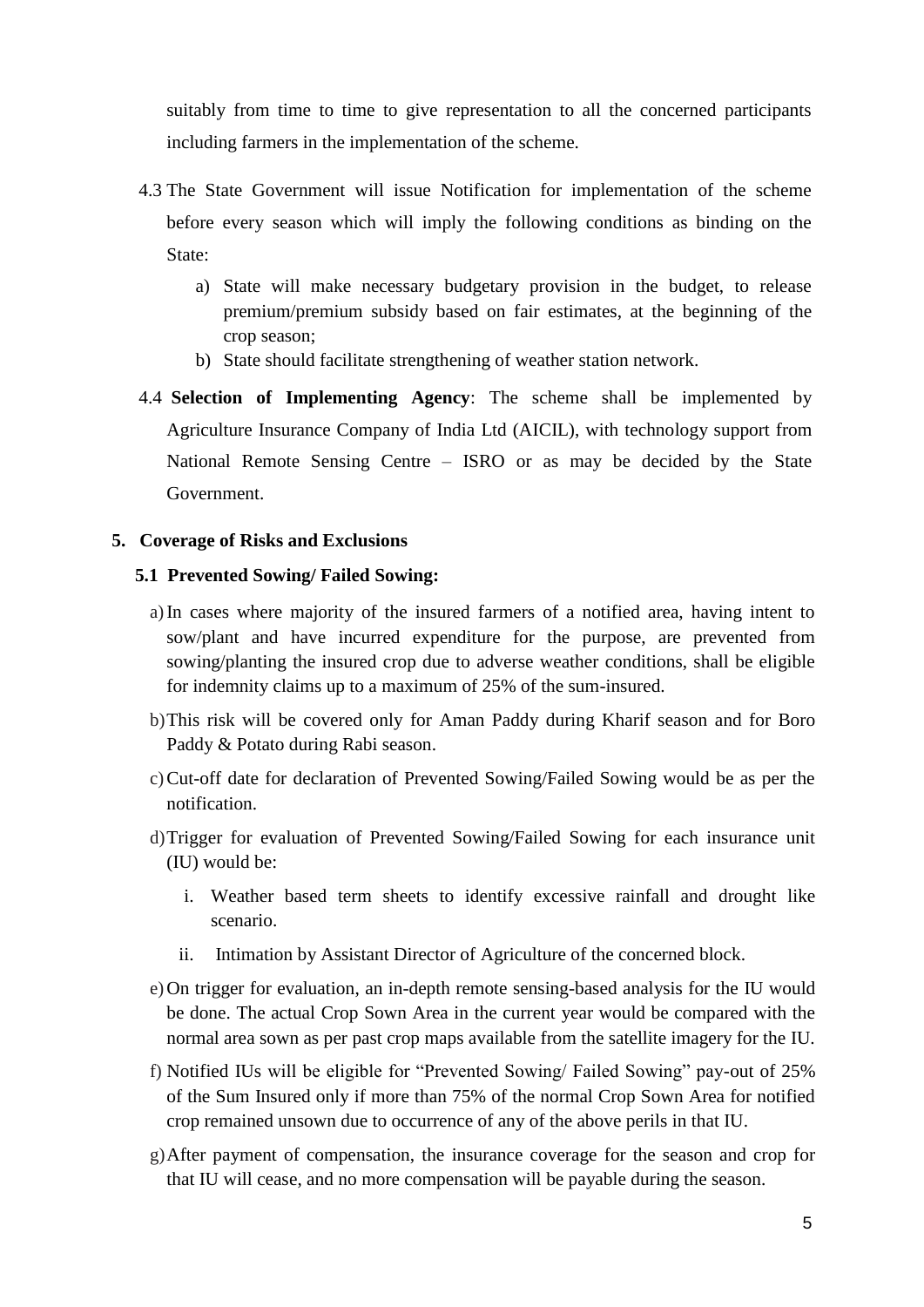#### **5.2 Mid-Season Adversity:**

- a)In cases where majority of the insured farmers of a notified area, are affected by widespread calamities such as drought, flood, cyclone, hailstorm etc. then midseason adversity claims/ on account payment up to 50% of the sum insured shall be payable to indemnify the farmers.
- b)This risk will be covered only for Aman Paddy during Kharif season and for Boro Paddy & Potato during Rabi season.
- c)Mid-Season Adversity can be invoked after the cut-off date for prevented sowing/failed sowing up to the cut-off date as declared in the notification.
- d)Trigger for evaluation of Mid-Season Adversity for each IU would be as per intimation received from the concerned ADA.
- e) On trigger for evaluation, an in-depth remote sensing-based analysis for the IU would be done. If the area affected by mid season adversity is greater than 75% of the normal crop sown area, then mid-season adversity claims upto 50% of the sum insured would be payable and thereafter the insurance coverage for the season and crop for that IU will cease.

# **5.3 Crop - Sowing to Harvesting (Season End Claims):**

- a)Comprehensive risk coverage will be provided to losses due to widespread nonpreventable risks, viz. Drought, Dry spells, Flood, Inundation, Pests and Diseases, Landslides, Natural Fire and Lightening, Storm, Hailstorm, Cyclone, Typhoon, Tempest, Hurricane and Tornado.
- b)End of season claims will be assessed on the basis of CHF and will be settled within 45 days of harvesting or as may be provided in the Notification.

#### **6. Notification**

- 6.1 Meeting of SLCCCI should be convened at least three months before the start of cropping season for finalising various terms and conditions and calling of bids/ issuance of the bid notice to select insurance companies and carrying out implementation of the scheme during the bid/ risk period. The State Government will issue notification and circulate to all concerned agencies/ departments/ institutions at least one month in advance of the commencement of the crop season incorporating all the essential details about insured crops, areas, Scale of Finance, Sum Insured, threshold at insurance unit (IU) level for notified crops, Premium rates etc. along with seasonality discipline/ cut-off date for each activity.
- 6.2 **Notification of Crops and Unit Area**: The Scheme shall operate on the principle of "**Area Approach**" in the selected Defined Areas called **Insurance Unit** (IU). The State Government will notify Crops and IUs covered during the season in accordance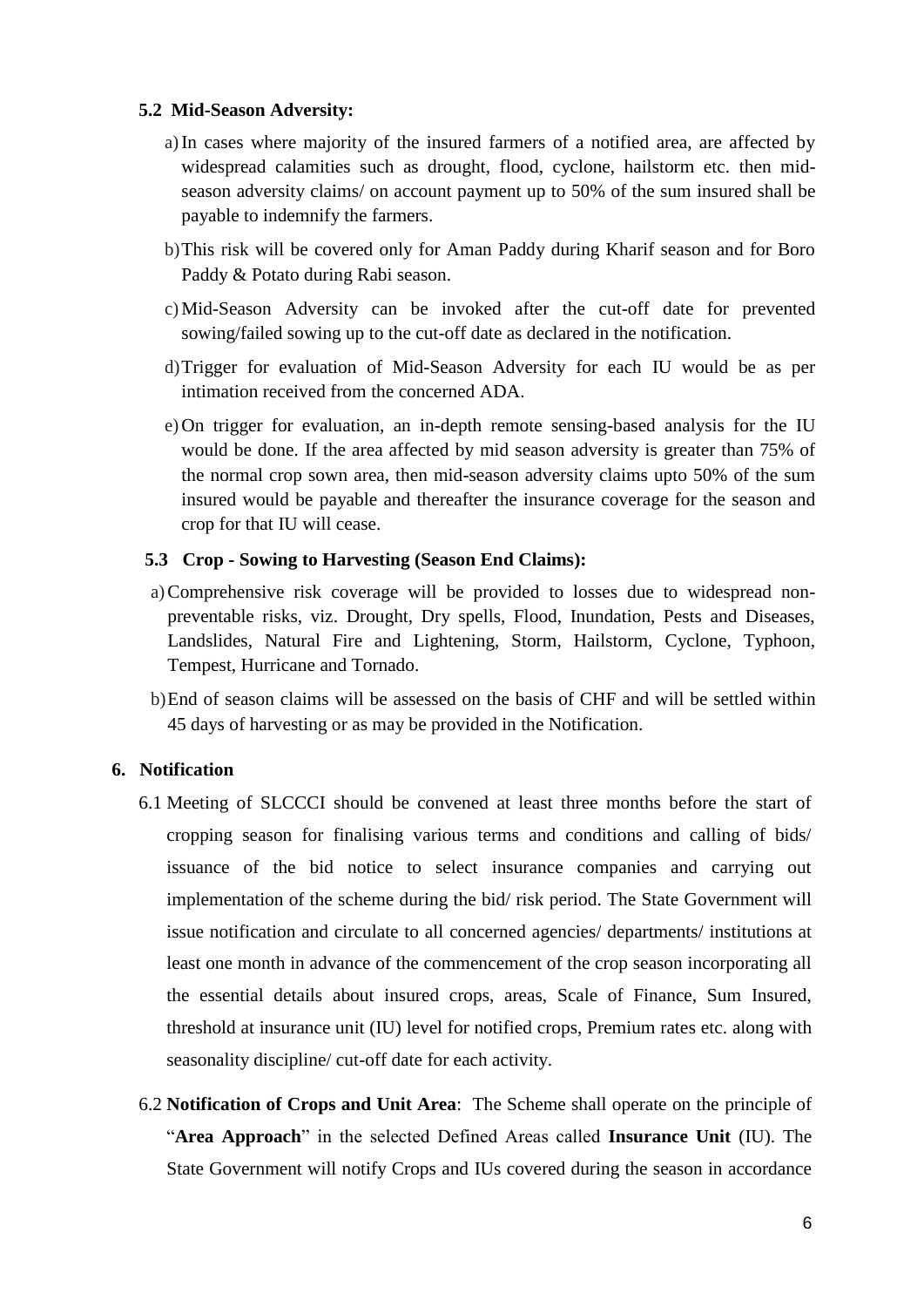with decision taken in the meeting of SLCCCI.

- 6.3 **Notification of Indemnity Level**: Three levels of Indemnity viz. 70%, 80% and 90% corresponding to high, moderate and low risk level of the areas shall be available for all crops. State Government in consultation with the SLCCCI shall fix the indemnity levels for notified crops.
- 6.4 **Notification of Sum Insured**: Sum Insured per hectare will be same and equal to the Scale of Finance as recommended by the District Level Technical Committee and notified by the State Government. No other calculation of Scale of Finance will be applicable. **Sum Insured for individual farmer is equal to the Scale of Finance per acre multiplied by area of the notified crop proposed by the farmer for insurance**. **'Area under cultivation' shall always be expressed in 'acre'**. The conversion factor from hectare to acre will be **1Ha = 2.47 acre**.
- 6.5 **Notification of sowing and harvesting periods of notified crops**: State Govt. will notify district-wise and crop-wise sowing/ planting and harvesting period of the notified crops.
- 6.6 **Notification of Weather Stations:** The State Government shall notify concerned weather stations and weather data provider/ expert agency whose report/ methodology would be used in assessing the extent of losses and computation of payment. In case of non-availability of weather data or data gaps, the data of adjoining weather stations or district IMD Stations may be used depending upon order of proximity.

| SI.<br>No. | <b>Activity</b>                                            | <b>Cut Off Date for Seasonality</b><br><b>Discipline</b> |                            |
|------------|------------------------------------------------------------|----------------------------------------------------------|----------------------------|
|            |                                                            | <b>Aman Paddy</b>                                        | Aus Paddy,<br>Maize & Jute |
| 1.         | Cut-off Date (COD) for enrolment                           | $31st$ August                                            | $30th$ June                |
| 2.         | Cut-off Date for Prevented sowing/failed<br>sowing trigger | $15th$ September                                         | <b>NA</b>                  |
| 3.         | Cut-off Date for Mid-Season Adversity trigger              | $30th$ November                                          | <b>NA</b>                  |
| 4.         | Payment of sowing failure claims                           | 45 days from<br>COD                                      | <b>NA</b>                  |
| 5.         | Payment of mid-season adversity claims                     | 45 days from<br><b>COD</b>                               | NA                         |
| 6.         | Payment of end of season claims                            | 45 days from<br>harvesting                               | 45 days from<br>harvesting |

- **6.7 Seasonality Discipline:**
- a) For Kharif season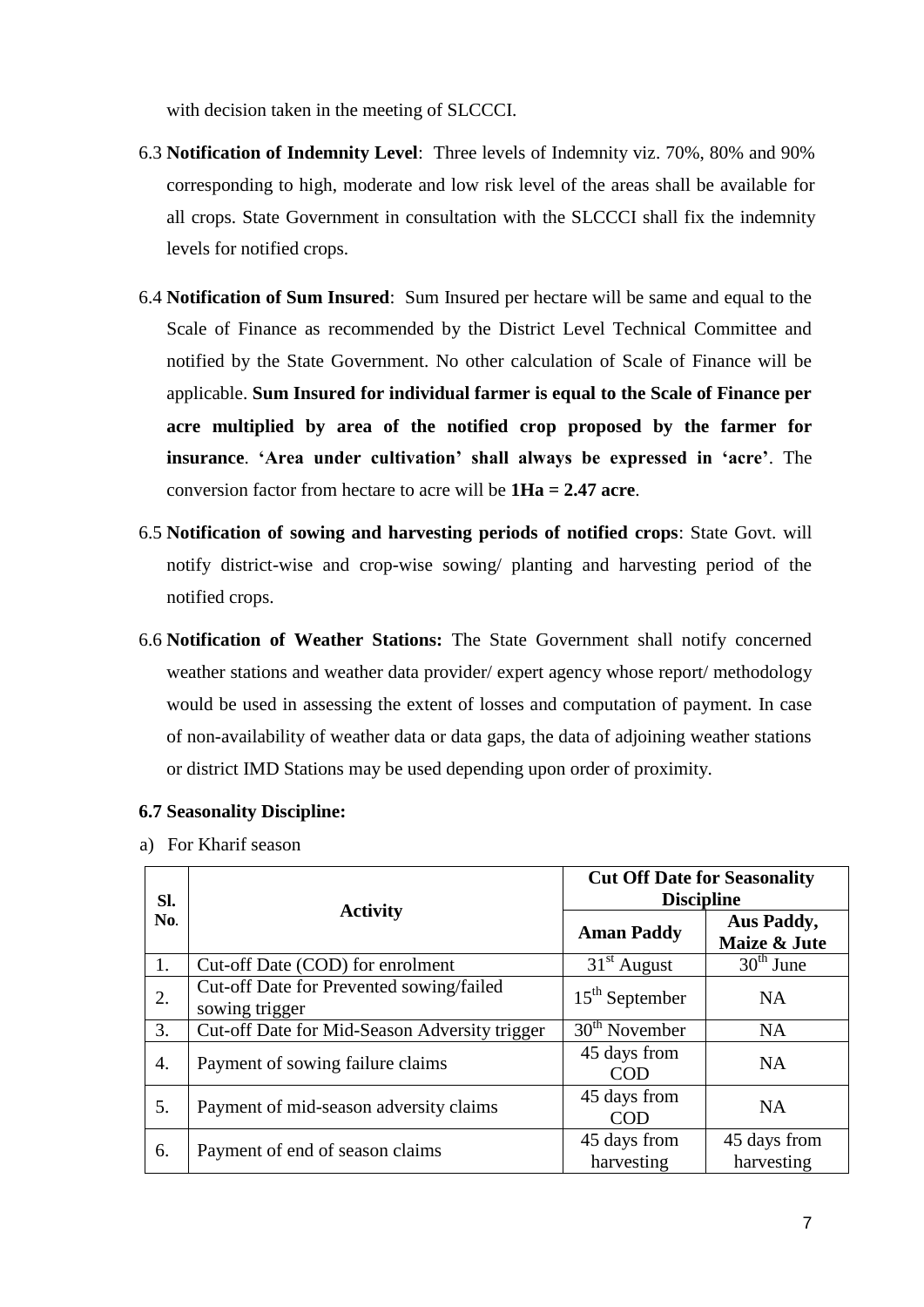#### **b) For Rabi season**

| SI.<br>No. | <b>Activity</b>                                                         | Wheat,<br>Gram,<br>Lentil,<br><b>Mustard</b><br>and Rabi<br><b>Maize</b> | <b>Potato</b>                | <b>Boro</b><br>Paddy         | <b>Summer Maize,</b><br><b>Summer</b><br>Moong,<br><b>Summer Til,</b><br><b>Summer</b><br><b>Groundnut</b> and<br><b>Sugarcane</b> |
|------------|-------------------------------------------------------------------------|--------------------------------------------------------------------------|------------------------------|------------------------------|------------------------------------------------------------------------------------------------------------------------------------|
| 1.         | $Cut-off$<br>Date<br>(COD)<br>for<br>enrolment                          | $31^{st}$<br>December                                                    | $15^{\text{th}}$<br>December | 31 <sup>st</sup><br>January  | 15 <sup>th</sup> March                                                                                                             |
| 2.         | Cut-off<br>Date<br>for<br>sowing/<br>Prevented<br>failed sowing trigger | <b>NA</b>                                                                | 31 <sup>st</sup><br>December | $15^{\text{th}}$<br>February | <b>NA</b>                                                                                                                          |
| 3.         | Cut-off Date<br>for<br>Mid-Season<br>Adversity trigger.                 | <b>NA</b>                                                                | $15^{\text{th}}$<br>February | $30th$ April                 | <b>NA</b>                                                                                                                          |
| 4.         | Payment of sowing<br>failure claims                                     | <b>NA</b>                                                                | 45 days<br>from COD          | 45 days<br>from COD          | <b>NA</b>                                                                                                                          |
| 5.         | Payment of<br>mid-<br>adversity<br>season<br>claims                     | <b>NA</b>                                                                | 45 days<br>from COD          | 45 days<br>from COD          | <b>NA</b>                                                                                                                          |
| 6.         | Payment of end of<br>season claims                                      | 45 days<br>from<br>harvest                                               | 45 days<br>from<br>harvest   | 45 days<br>from<br>harvest   | 45 days from<br>harvest.                                                                                                           |

The above seasonality discipline is tentative and may be revised as per decision of the SLCCCI and notified by the State Govt.

#### **7. Premium Rates and Premium Subsidy:**

7.1 The **Actuarial Premium Rate (APR)** to be charged under BSB by implementing agency (IA) will be decided on the basis of e-bid or as may be decided by the State Govt.

#### **7.2 Payment of Premium and Premium Subsidy:**

**The State Government will bear 100% of premium as subsidy for all crops except potato and sugarcane.** In case of potato and sugarcane the farmer will be required to pay a premium upto 4.85% and the difference, if any, between the actuarial premium rate and the rate of insurance premium payable by farmers shall be the premium subsidy payable by the State Government. In case, of other crops, a token amount of Rs.1/- (rupee one only) may be charged by the IA from farmers" bank account for electronic updation of account details in the **BSB Portal** to facilitate timely settlement of claims to the concerned farmers.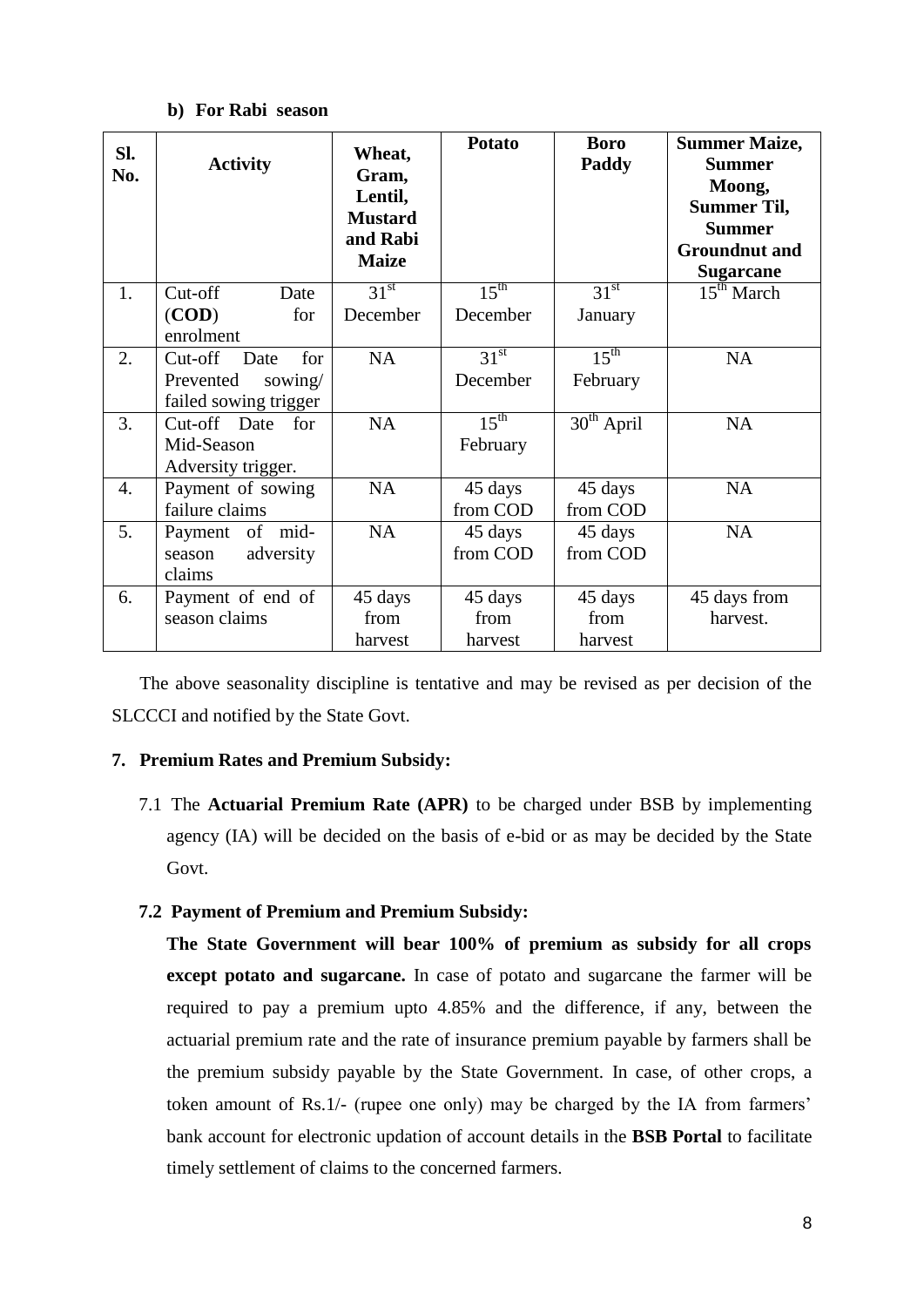#### **7.3 Release of Premium**:

State Government may release 40% of the total estimated premium subsidy of corresponding previous year"s season to the selected insurance companies at the beginning of crop season on the basis of business projection to be submitted by the IA subject to fulfillment of General Financial Rules/ guidelines in the matter.

#### **7.4 Adjustment of Premium due to Acreage discrepancy:**

In case excess insurance coverage has been reported vis-à-vis actual area sown, leading to over-insurance, the discrepancy should be handled at farm level to protect the interest of farmers with genuine insurance coverage. All suitable measures should be taken by concerned stakeholders for de-duplication with the help of land records, revenue records and proposal/loan application of insured farmers. **Having access to digitized farm records on a GIS platform would be the ideal solution in such cases**. However, in the absence of a GIS based solution, the problem would be addressed as follows:

Wherever the 'acreage discrepancy' is likely, the acreage insured at IU level shall be compared with average sown area of past three years, and the difference would be treated as "excess" insurance coverage after taking into account sown area data of the Revenue authority. Sum insured should be scaled down in the proportionate ratio that the average of three years" actual sown area bears to the insured acreage for the given crop. Claims shall be calculated on the basis of scaled down sum insured.

Extra premium shall be refunded back to the State Government for the portion of sum insured scaled down and the amount may be utilized for improvement of technology/ impact assessment etc.

#### **8. Publicity and Awareness:**

- 1. Arrangements for wide publicity in all the IUs of the notified districts/ areas should be made by the IA through electronic and print media, Krishi Mela, exhibitions, short films and documentaries to create awareness about benefits of the Scheme and the procedure of enrolment.
- 2. The IA in consultation with Agriculture Department shall work out appropriate Plan for adequate awareness and publicity prior to the start of coverage period. All the published material information should necessarily be uploaded on the crop insurance portal along with coverage/ frequency / duration date etc. The IA will prepare an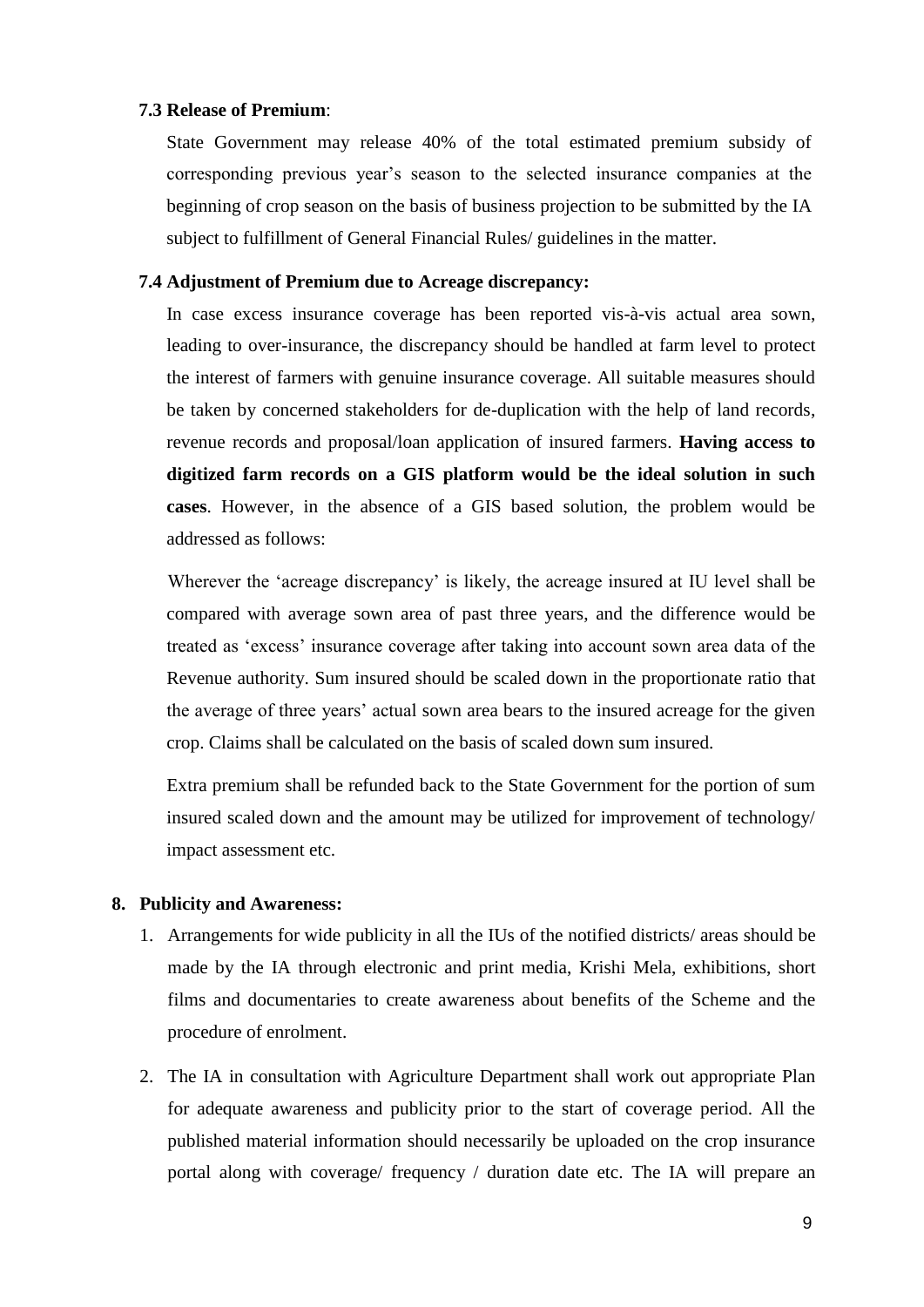appropriate work plan in consultation with the DDA(Admn) of the districts/ADA of the blocks for adequate publicity and awareness generation.

3. The IA in collaboration with State Government shall chalk out plan for capacity building of the associated agents, Banks/PACS, Govt. officials etc. for effective implementation of the scheme and organize training workshops/ sensitization program for them.

#### **9. Crop Insurance Portal and Data Entry:**

9.1 The Bangla Shasya Bima portal of the State Government will be used for better administration and coordination amongst stakeholders, proper dissemination of information and transparency. Concerned IAs will be responsible for entry of all requisite information/ data in the crop insurance portal well in time as per notification issued by the State Government so that information may be available in digitized form to all stakeholders. The aforesaid portal will provide an integrated ecosystem to streamline the process, to automate administrative functions and bring transparency in implementation of the Crop Insurance programme in the State

9.2 The data on Crop Health Factor (CHF), weather data, ground truthing etc. should be uploaded by the IA in the BSB portal appropriately.

#### **10. Monitoring and Supervision**:

- a. The State Level Monitoring Committee (SLMC), District Level Monitoring Committee (DLMC) and Block Level Monitoring Committee (BLMC) will be responsible for monitoring and supervision of the scheme at the respective levels.
- b. State Government will periodically review the progress of the scheme to ensure benefits of crop insurance to the farmers on sound insurance principles and provide the best value for the premium.
- c. **Grievance redressal**:
	- i. The DDA(Admn) of the district will be the District Nodal Officer (DNO) and the ADA of the block will be the Block Nodal Officer (BNO) for grievance redressal.
	- ii. Grievances, if any, should be taken up for redressal at the Block level/ District level as the case may be, in the respective BLMC/ DLMC at the earliest possible time and latest within one month of filing. Grievances which cannot be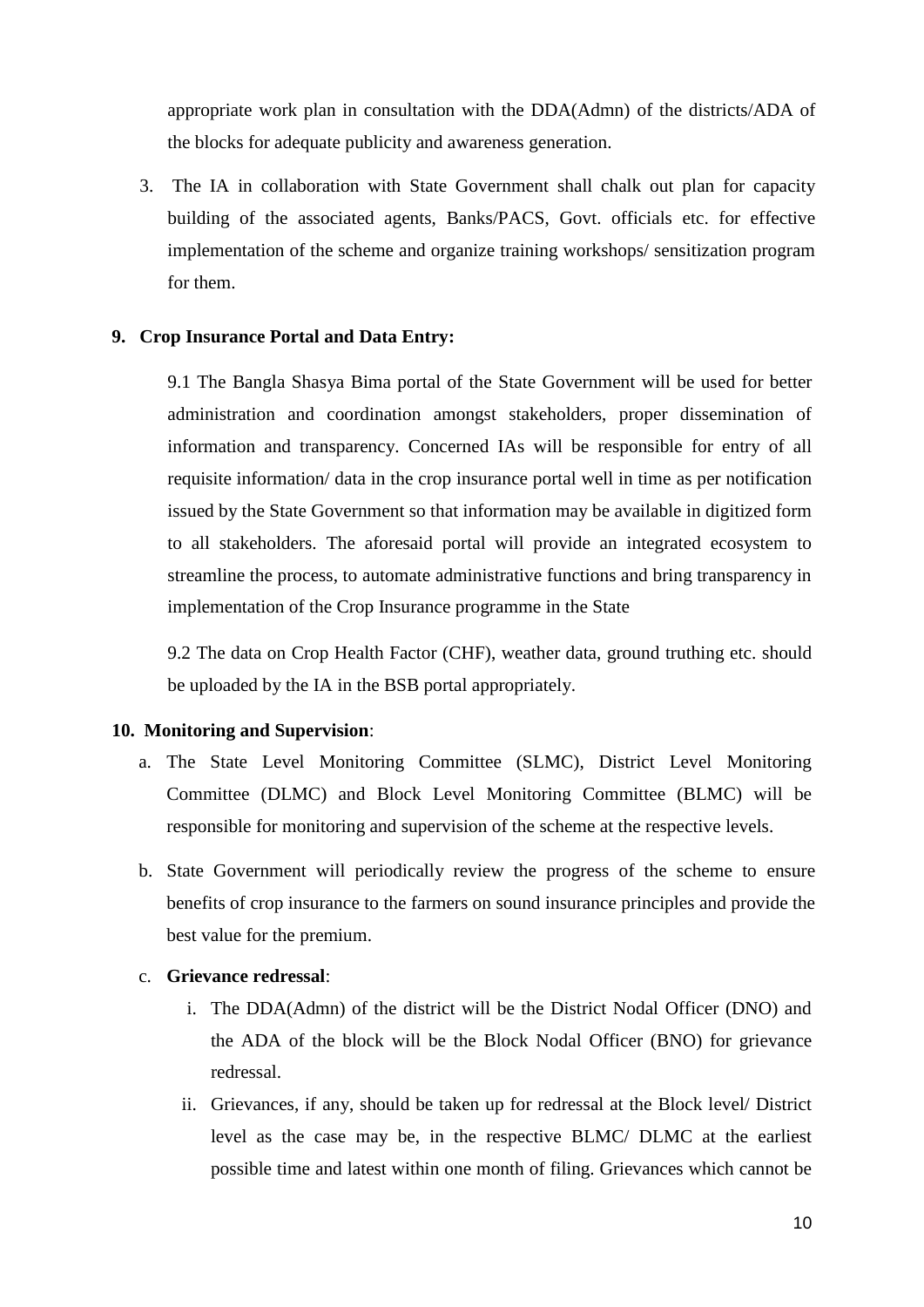resolved by the BLMC should be referred to the DLMC along with resolution taken by the BLMC. The DLMC shall meet as and when required for redressal of grievances raised/ referred and the decision of the DLMC in such matters shall be treated as final.

- iii. In case there is any issue/ grievance related to policy matters, the DLMC may refer the same to the SLMC along with their views/ recommendations. The decision of the SLMC in such matters will be final and binding upon all concerned.
- d. The composition of the monitoring committees will be as follows:

|                     | A) State Level Monitoring Committee (SLMC):                                              |            |
|---------------------|------------------------------------------------------------------------------------------|------------|
| $\mathbf{i}$        | Additional Chief Secretary/ Principal Secretary/ Secretary,                              |            |
|                     | <b>Agriculture Department</b>                                                            | (Chairman) |
| $\rm ii)$           | Director of Agriculture & Ex-Officio Secretary,                                          |            |
|                     | <b>Agriculture Department</b>                                                            |            |
| iii)                | Director, Bureau of Applied Economics & Statistics                                       |            |
| iv)                 | Joint Secretary, Agriculture Department                                                  | (Convener) |
| V)                  | Technical Expert in remote sensing technologies from the                                 |            |
|                     | Department of Science & Technology and Biotechnology or any                              |            |
|                     | other Department under the State Govt, having such experts.                              |            |
| $\mathbf{vi})$      | Addl. Director of Agriculture (Evaluation)                                               |            |
| vii)                | State Nodal Officer(SNO) (Crop Insurance)                                                |            |
| viii)               | Representative of Co-operation Department                                                |            |
| ix)                 | State Level Officer of the Implementing Agency                                           |            |
| $\mathbf{x})$       | Convener of State Level Bankers Committee or his nominee                                 |            |
| xi)                 | Chief General Manager, NABARD or his nominee                                             |            |
| xii)                | Farmers' representative (one)                                                            |            |
| xiii)               | Any other person as desired by the Chairman.                                             |            |
|                     | <b>B)</b> District Level Monitoring Committee (DLMC):                                    |            |
| $\mathbf{i}$        | District Magistrate or Addl. District Magistrate                                         | (Chairman  |
| $\ddot{\mathbf{i}}$ | Karmadhyaksha Krishi, Sech-O-Samabaya Sthayee Samiti of the<br>respective Zilla Parishad |            |
| iii)                | Deputy Director of Agriculture (Admn.)                                                   | (Convener) |
| iv)                 | Assistant Director, BAE & S                                                              |            |
| V)                  | <b>Assistant Evaluation Officer (Evaluation Wing)</b>                                    |            |
| $\mathbf{vi})$      | Representative of Co-operation Department                                                |            |
| vii)                | Representative of the Implementing Agency                                                |            |
| viii)               | <b>Lead District Manager</b>                                                             |            |
| ix)                 | District Development Manager, NABARD                                                     |            |
| $\mathbf{x})$       | Farmers' representative(one)                                                             |            |
| xi)                 | Any other person as desired by the Chairman.                                             |            |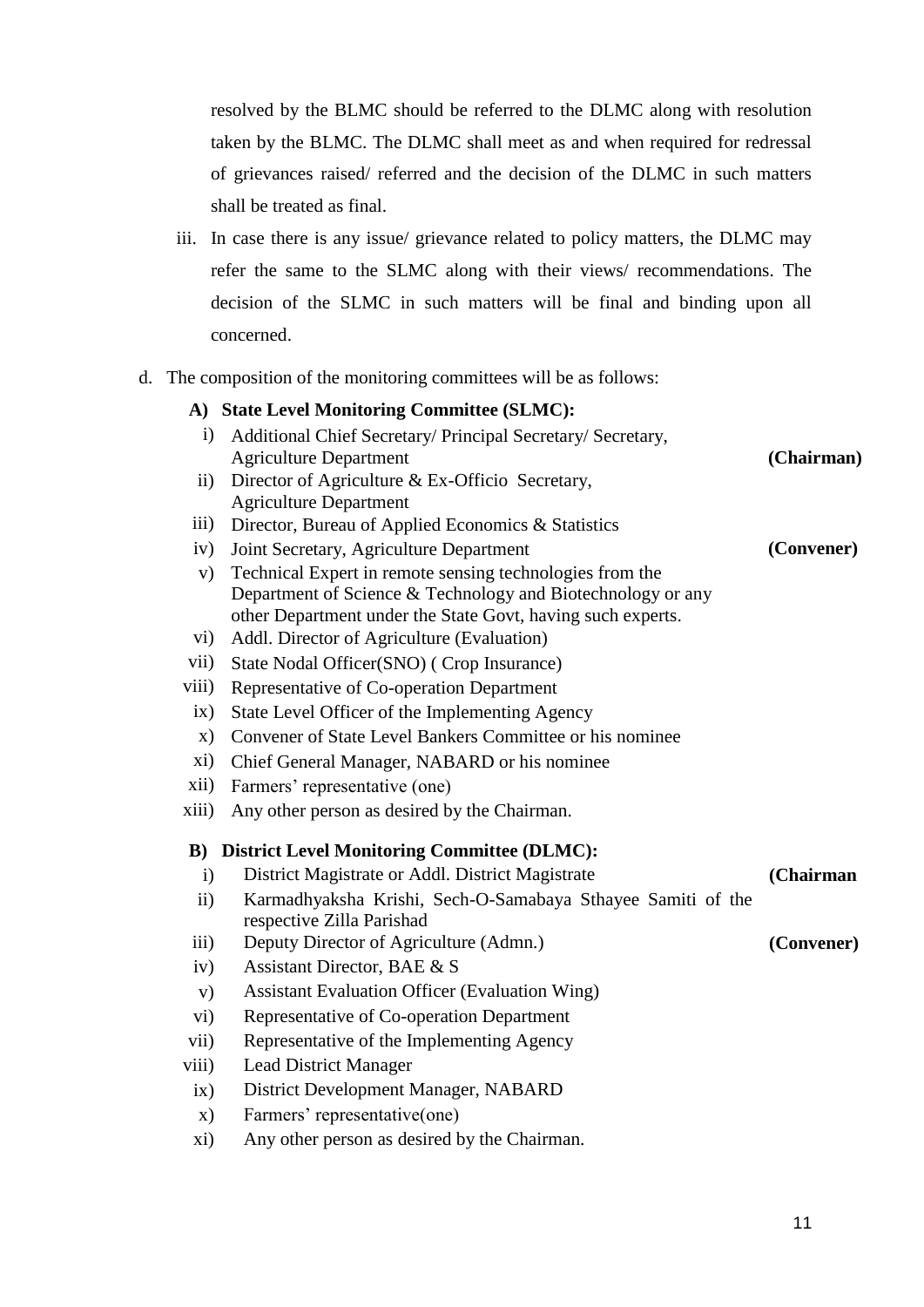# **C) Block Level Monitoring Committee (BLMC):**

- i) Block Development Officer **(Chairman**
- ii) Karmadhyaksha Krishi, Sech-O-Samabaya Sthayee Samiti of the respective Panchayat Samiti.
- iii) Assistant Director of Agriculture (Block) **(Convener)**
- iv) Co-operative Inspector
- v) Representative of Implementing Insurance Agency
- vi) Representative of a local reputed NGO involved with Farmers" Welfare.
- vii) Farmers" representative(one)
- viii) Any other person as desired by the Chairman.

#### 11. **Claim Assessment:**

11.1 Crop Health Factor (CHF) derived from the satellite data and rainfall / weather data will form the basis to arrive at the shortfall in expected yield, if any, for determination of season-end claims for each IU. The following parameters will be considered to arrive at the Crop Health Factor for each crop and IU:

- i. **Crop Greenness** as measured by NDVI (Normalized Difference Vegetation Index): Healthy vegetation (chlorophyll) reflects more Near-Infra-Red (NIR) and green light compared to other wavelengths and absorbs more red and blue light. NDVI quantifies vegetation by measuring the difference between near-infrared (which vegetation strongly reflects) and red light (which vegetation absorbs). More the NDVI, higher the greenness of the crop and higher the expected yield.
- ii. **Crop Wetness measured by LSWI** (Land Surface Water Index): LSWI indicates the total amount of liquid water in the vegetation and its soil background. The LSWI uses the Short Wave Infra-Red (SWIR) and the NIR regions of the electromagnetic spectrum. More the LSWI, higher the water availability to the crop. LSWI is also used to identify flood and inundation scenarios.
- iii. **Crop Structure measured by Backscatter Ratio (SAR):** In Synthetic Aperture Radar (SAR) imaging, microwave pulses are transmitted by an antenna towards the earth surface. The microwave energy scattered back to the satellite is measured. The SAR makes use of the radar principle to form an image by utilizing the time delay of the backscattered signals. Height and structure of the crop can be estimated by SAR.
- iv. **Fraction of Absorbed Photosynthetically Active Radiation(FAPAR):** The Fraction of Absorbed Photosynthetically Active Radiation (FAPAR, sometimes also noted FAPAR or FPAR) is the fraction of the incoming solar radiation in the Photosynthetically Active Radiation special region that is absorbed by a photosynthetic organism, typically describing the right absorption across an integrated plant canopy. The biophysical variable is directly related to the primary productivity of photosynthesis. FAPAR can also be used as an indicator of the state and evolution of the vegetation cover. Thus, higher the FAPAR,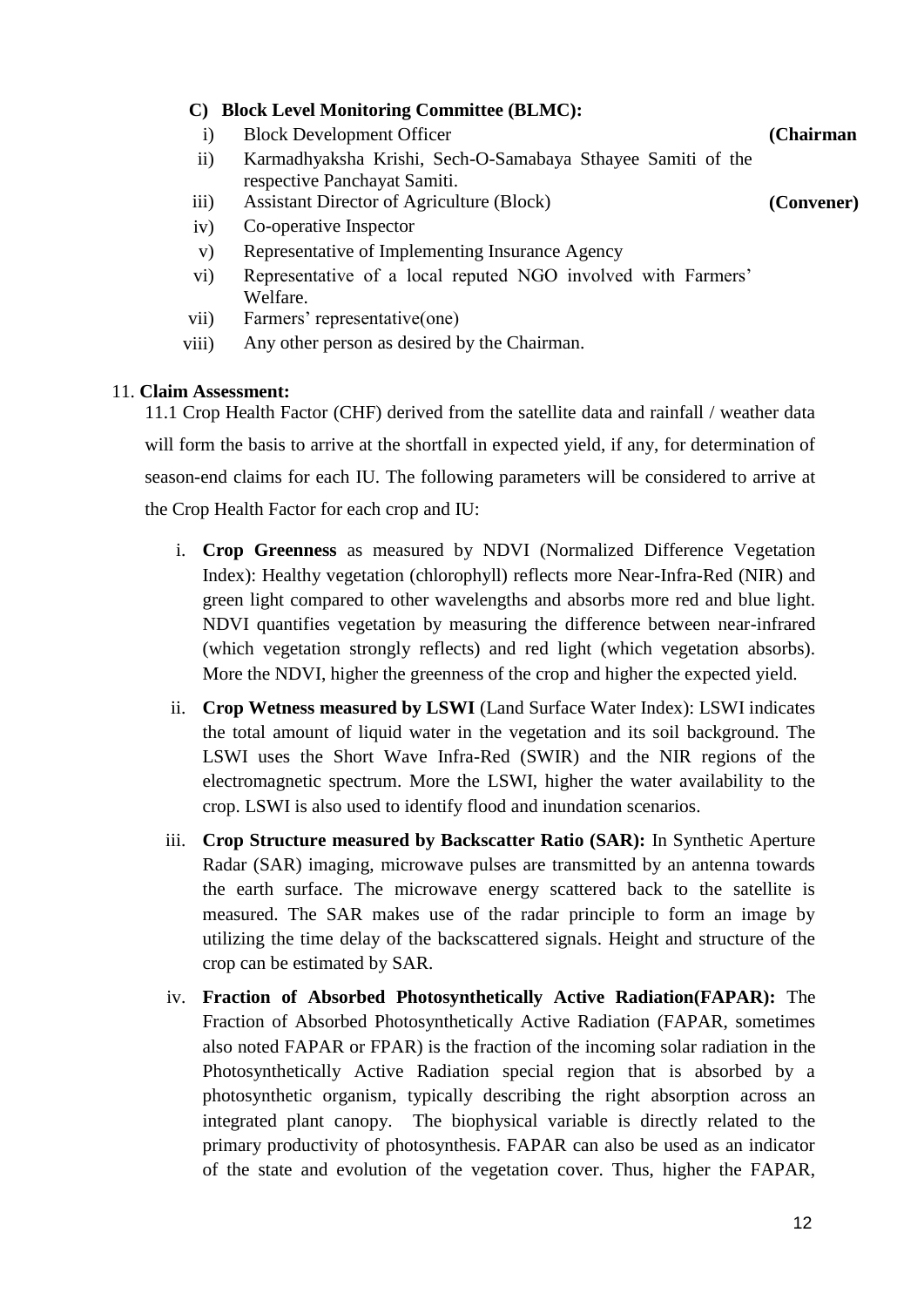higher is the radiation absorbed for photosynthesis and hence better is the crop health. FAPAR is reported to be a proxy of crop biomass.

- v. **Rain fall data** at block level measured by existing AWS/ Weather Stations/ ARGs for the current season will be used. For historical weather data, if sufficient AWS/ WS / ARG data is not available, satellite-based rainfall data from IMD would be used.
- vi. Qualitative Crop assessment based on comprehensive ground truthing exercise conducted by IA would also be used as an input for arriving at the crop health factor. A ground truthing protocol with the technological inputs of NRSC-ISRO would be developed and implemented by IA.
- vii. CHF will be calculated by applying **Entropy Weight Method (EWM)** on the parameter mentioned above for generation of weights. EWM is a commonly used weighting method that measures value dispersion in decision making. The greater the degree of dispersion, the greater the degree of differentiation and more information can be derived. Meanwhile, higher weight should be given to the index and vice versa. The biggest advantage of the EWM is the avoidance of the interference of human factors on the weight of indicators, thus enhancing the objectivity of the comprehensive evaluation results.

The following **fourteen (14) parameters** are to be considered for determining **CHF by Entropy Weight Method (EWM)** for every notified crop and IU:

| в ти ти тепитору тенди пленюци |        |                              |
|--------------------------------|--------|------------------------------|
| <b>Parameter</b>               | Sl No. | Sub-parameter                |
| <b>NDVI</b>                    |        | Mean of Season Maximum NDVI  |
|                                | 2      | CV of Season Maximum NDVI    |
|                                | 3      | Mean of Integrated NDVI      |
|                                | 4      | CV of Integrated NDVI        |
|                                |        |                              |
| <b>LSWI</b>                    | 5      | Mean of Season Max LSWI      |
|                                | 6      | CV of Maximum LSWI           |
|                                | 7      | Mean of Integrated LSWI      |
|                                | 8      | CV of Integrated LSWI        |
|                                |        |                              |
| <b>FAPAR</b>                   | 9      | Mean of Season Max FAPAR     |
|                                | 10     | CV of Maximum FAPAR          |
|                                | 11     | Mean of Integrated FAPAR     |
|                                | 12     | CV of Integrated FAPAR       |
|                                |        |                              |
| Rainfall days                  | 13     | Rainfall Days Cumulative     |
| Rainfall Dry days              | 14     | Rainfall Dry Days Cumulative |

 **EWM (Entropy Weight Method)**

- viii. **Threshold CHF** for each IU would be calculated by multiplying the average CHF for previous years by a suitable indemnity factor.
	- ix. Claim amount would be computed using the below mentioned formula:

# **Claim payable = (Threshold CHF – Current CHF) X Sum Insured Threshold CHF**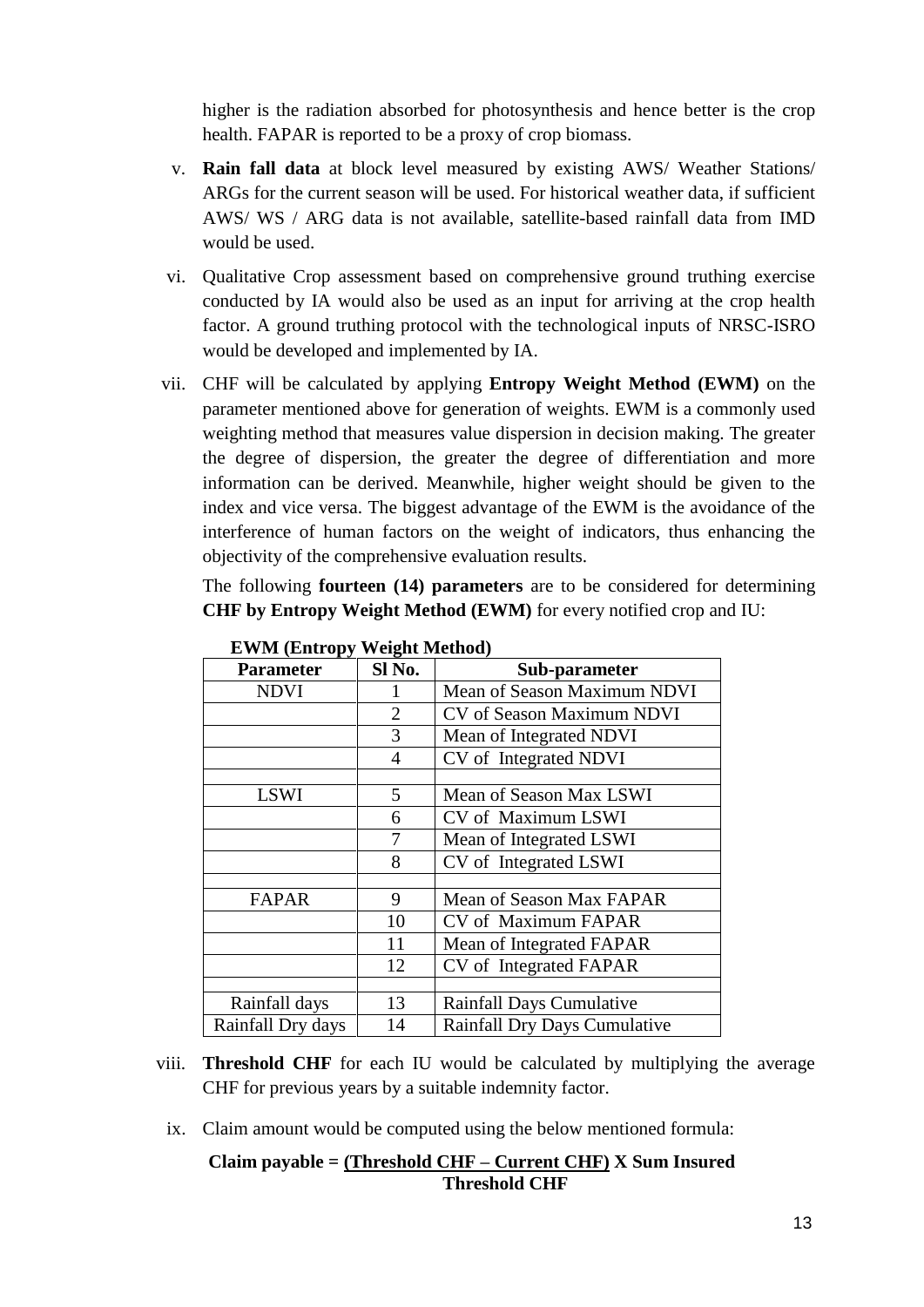#### *Example calculation for a particular IU & Crop:*

# *CHF and Threshold CHF*

#### *Suppose: Crop Aman, Indemnity level 80%, Sum Insured Rs.50,000/-*

| Sum Insured per Hectare               | Rs.50,000                           |
|---------------------------------------|-------------------------------------|
| Average CHF of previous years         | 1.23                                |
| <b>Current CHF</b>                    | 0.7                                 |
| Threshold CHF, considering IF $@80\%$ | $= 1.23 * 0.8 = 0.984$              |
| <b>Loss Cost Percentage</b>           | $(0.984 - 0.7) / (0.984) = 28.86\%$ |
| Claim payable per Hectare             | Rs. 14,430.89                       |

- **11.2 Payment of Claim:** The liability of payment of all claims shall be of the Implementing Agency. All caims should be settled by the IA within stipulated time limit failing which action will be taken as mentioned in para 11.4 below.
- **11.3 Refund of Cumulative surplus of premium:** Any long-term cumulative surplus (calculated from scheme inception) of premium over claims in excess of 20 % for Kharif season and 40% for Rabi season (factoring in cost of capital, management expenses, reinsurance costs etc.) would be refunded by the IA to the Government of West Bengal.

#### **11.4 Penalty in case of delay in claim settlement:**

All admissible claims shall be mandatorily paid by the IA within the stipulated cut-off date failing which **penal interest @ 12% per annum** shall be imposed on admissible claims pending for disbursement beyond 30 days provided the State Government has already released the premium subsidy to the IA. The penal interest amount shall be credited in the technology fund for crop insurance.

#### **12. Roles and Responsibilities of various agencies:**

#### **12.2 Government of West Bengal:**

- i. To issue notification for implementing crop insurance before the start of every season.
- ii. To notify crops and insurance units for every season.
- iii. To notify district wise and crop wise normal sowing and harvesting calendar.
- iv. To provide crop wise, IU wise data of normal area sown.
- v. To notify cut-off dates for invoking provision of prevented sowing and Mid Term adversity.